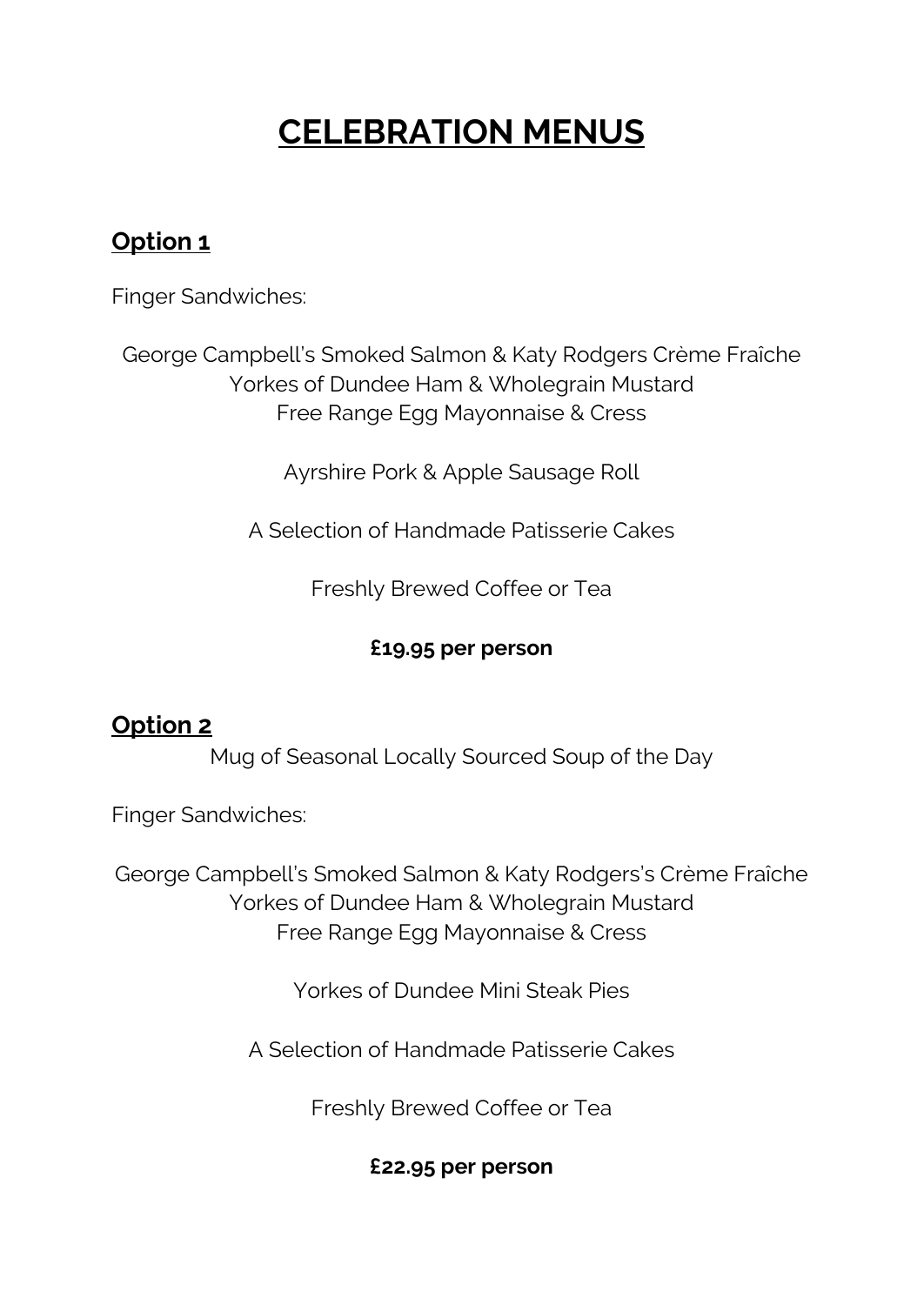# **Option 3**

Seasonal Locally Sourced Soup of the Day

Roast Sirloin of Scotch Beef Duck Fat Roast Potatoes, Yorkshire Pudding, Roasted Root Vegetables & Pan Gravy

Sticky Toffee Pudding, Butterscotch Sauce & Isle of Arran Ice Cream

Freshly Brewed Coffee or Tea

Petit Fours

**£45.00 per person**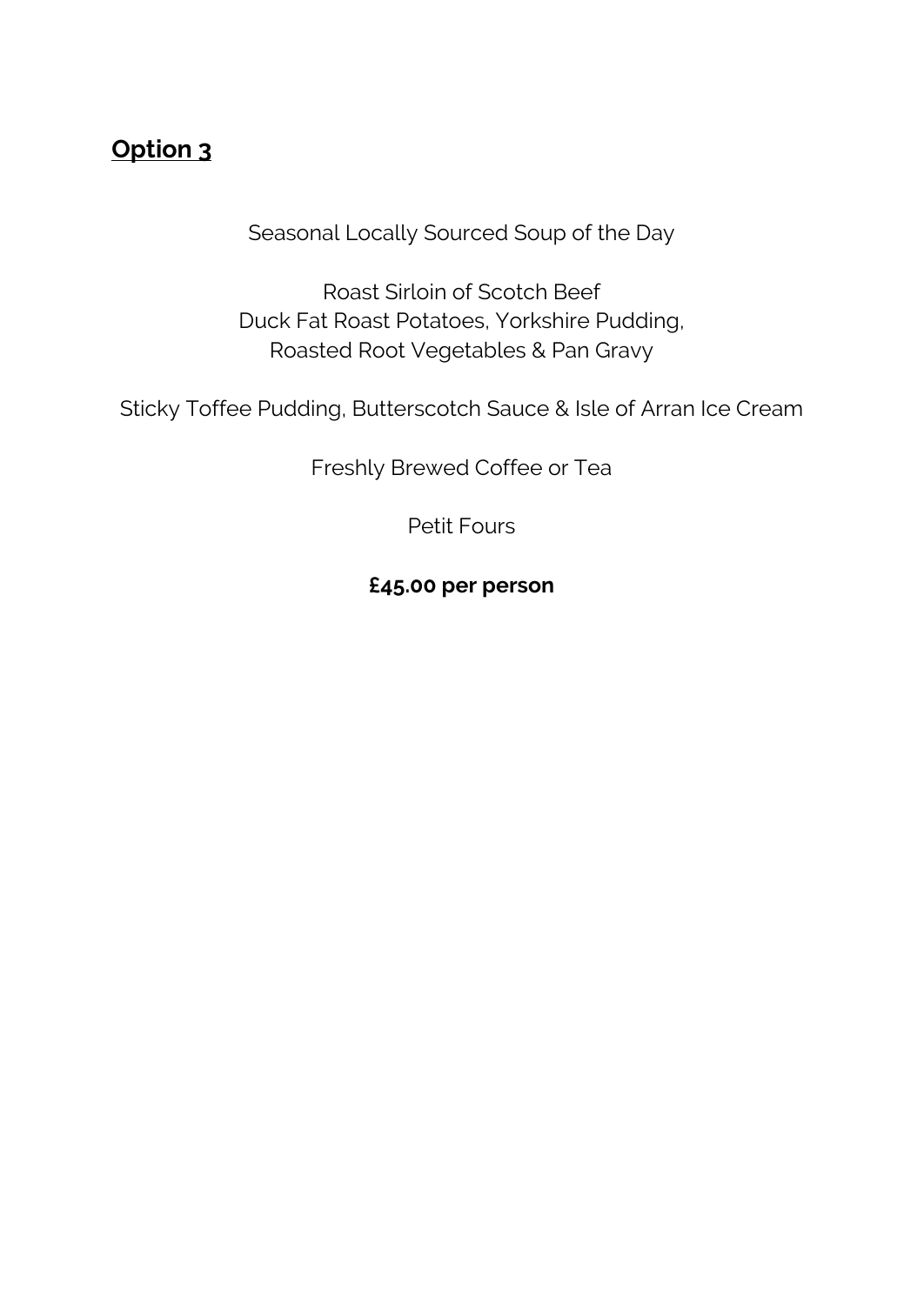#### **CELEBRATION MENU ONE**

Home Whisky Cured Smoked Salmon Katy Rodgers' Crème Fraîche – Capers – Pickled Shallots – Caviar

> New Season Potato & Leek Velouté Herb Oil – Croutons

> Asian Spiced Confited Duck Terrine Pear & Miso Compote – Sourdough

> > \*\*\*

Perthshire Breast of Chicken Truffled Mash Potato – Tender Stem Broccoli – Spring Onions – Madeira Sauce

> Wild Mushroom & Artichoke Pithivier Confit Carrot – Parsnip – Vegetable Jus

Fillet of Sea Bass Orzo Pasta – Courgette – Confit Cherry Tomato - Basil

\*\*\*

Sicilian Lemon Meringue Tart Lemon Balm – Raspberry Sorbet

Sticky Toffee Pudding Butterscotch Sauce – Vanilla Ice Cream

Selection of Scottish Cheese House Chutney – Quince – Oat Cakes

**£45.00 per person**

#### **CELEBRATION MENU TWO**

Home Smoked Loch Stack Sea Trout Katy Rodgers' Crème Fraîche – Pickled Cucumber – Caviar

> Scottish White Onion Velouté Caramelised Onion Compote – Croutons

Perthshire Chicken & Wild Mushroom Terrine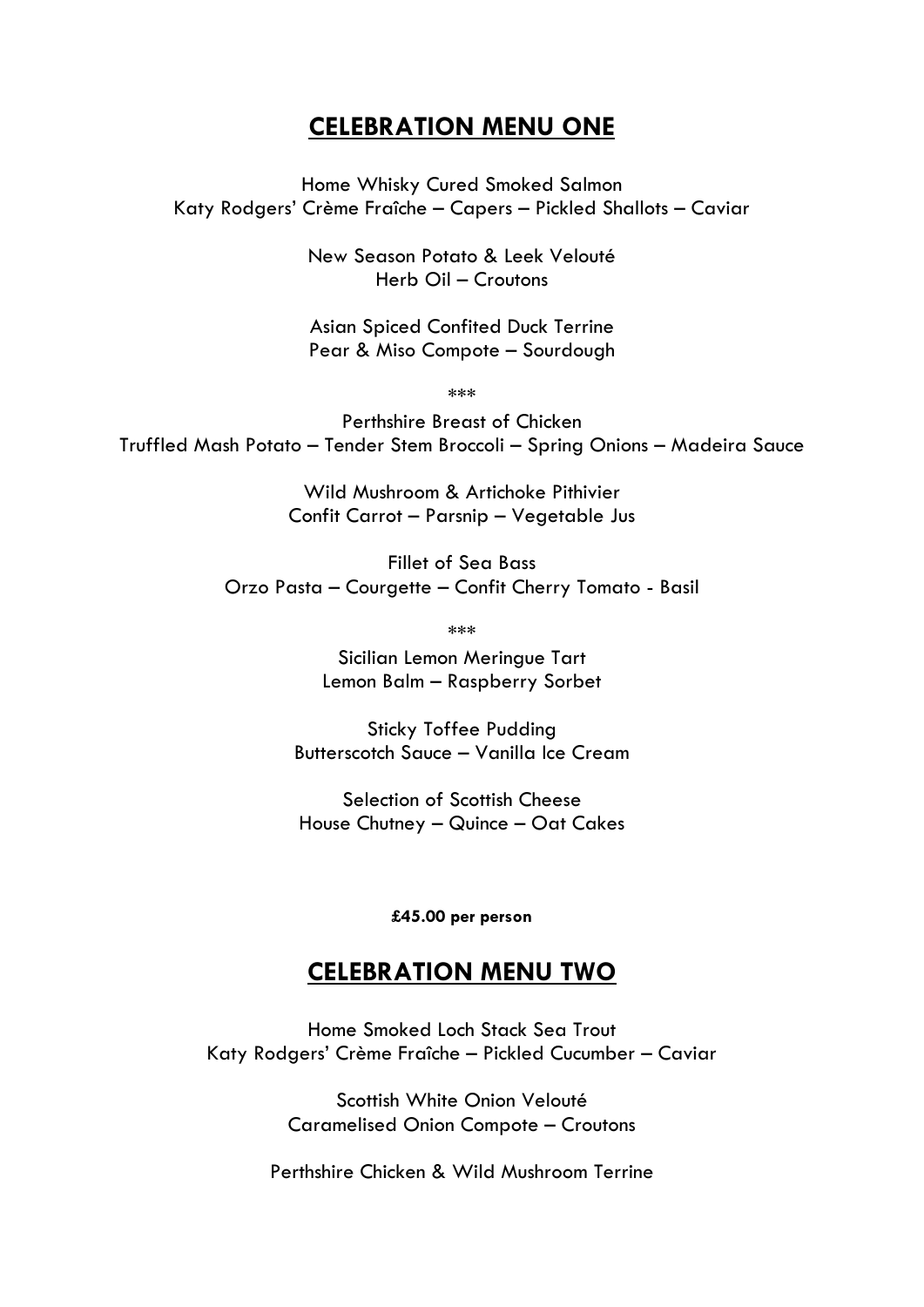Mushroom Ketchup – Sourdough

\*\*\*

Slow Braised Scotch Beef Creamed Potato – Pancetta – Mushroom – Silverskin Onions

Heritage Beetroot Risotto Lady Mary Strathearn Cheese – Braised Chicory

Scrabster Cod Shetland Mussel Chowder – Sweetcorn – Tarragon

\*\*\*

Sicilian Lemon Meringue Tart Lemon Balm – Raspberry Sorbet

Sticky Toffee Pudding Butterscotch Sauce – Vanilla Ice Cream

> Selection of Scottish Cheese House Chutney – Oat Cakes

> > **£50.00 per person**

#### **CELEBRATION MENU THREE**

Hand Dived Orkney Scallops Leek Jam – Caviar Butter Sauce

Scottish Game Terrine Pistachio – Pickled Salad – Red Onion Compote

Mixed Heritage Beetroot Goat's Cheese Gougère – Beetroot Ketchup – Frisée Lettuce

\*\*\*

Scotch Fillet of Beef Crispy Cheek – Onion – Truffled Potato – Red Wine Sauce

Butternut Squash Pithivier Wild Mushrooms – Artichoke – Spinach – Vegetable Jus

Satay Scrabster Monkfish